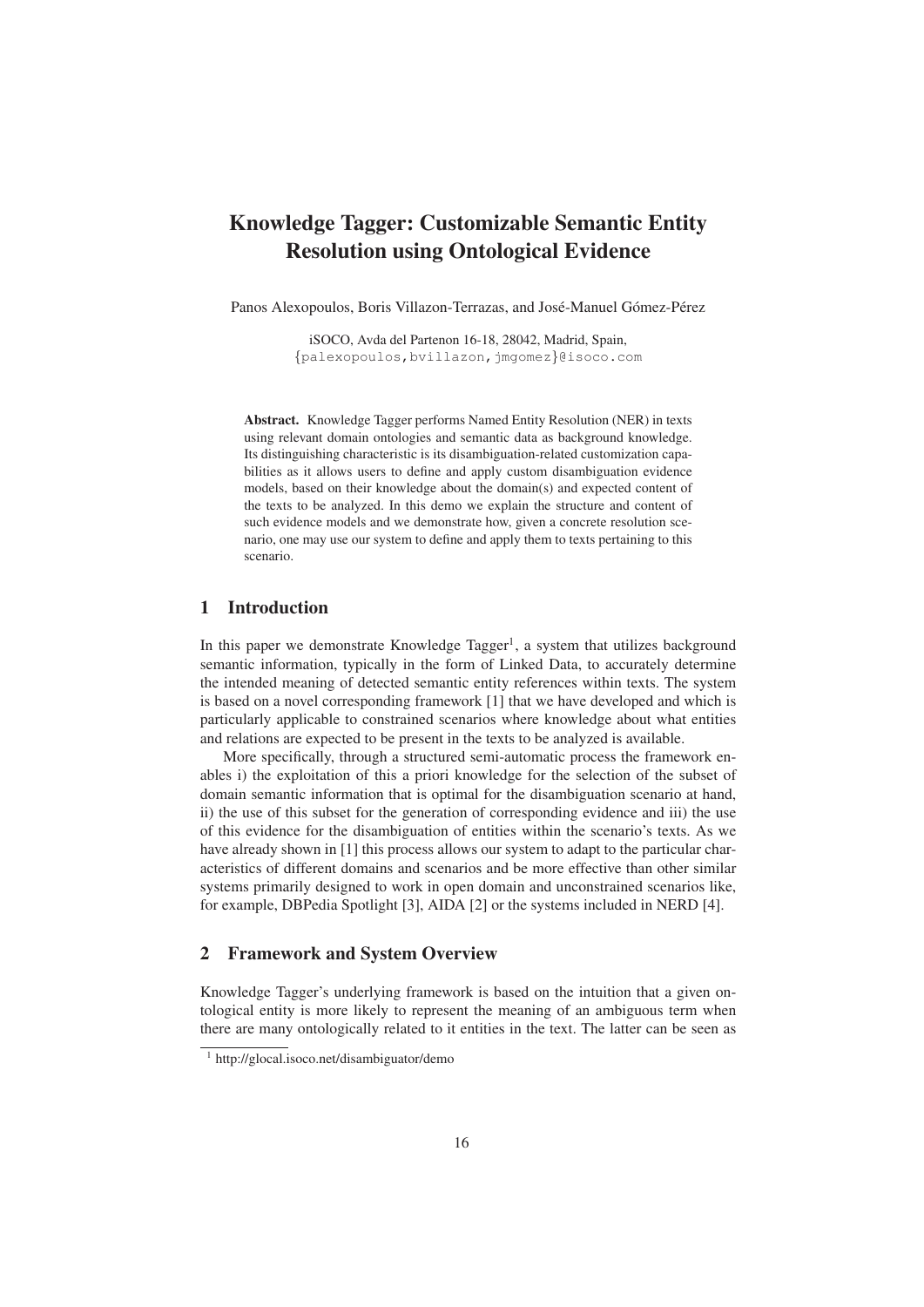evidence whose quantitative and qualitative characteristics can be used to determine the most probable meaning of the term. Nevertheless, which entities and to what extent should serve as evidence in a given scenario depends on the domain and expected content of the texts that are to be analyzed. For that, the key ability our system provides to its users is to construct and use, in a semi-automatic manner, custom ontology-based disambiguation evidence models.

Such models define for given ontology entities which other entities and to what extent should be used as evidence towards their correct meaning interpretation (see Table 1). Their construction depends on the characteristics of the domain and the texts. For example, assume we want to disambiguate location references within textual descriptions of military conflicts like the following: *"Siege of Tripolitsa occured near Tripoli with Theodoros Kolokotronis being the leader of the Greeks against Turkey"*. The nature of these texts allows us to expect to find in them, among others, military conflicts, locations where these conflicts took place and people and groups that participated in them. This in turn allows us to use these entities as evidence for disambiguating one another. For example, in the above text the term "Tripoli" is mentioned along with terms like "Siege of Tripolitsa" (a battle that took place in Tripoli, Greece) and "Theodoros Kolokotronis" (the commander of the Greeks in this siege). Thus, it is fair to assume that this term refers to the Greek town of Tripoli rather than, for example, to Tripoli of Libya. Generalizing this, we may define the location disambiguation evidence model of Table 2 where, for instance, a populated place can be disambiguated by the military conflicts that took place in it (row 1) and by the military persons that fought in conflicts that took place in it (row 3).

| Location                                | <b>Evidential Entity</b>           | dem  |
|-----------------------------------------|------------------------------------|------|
| dbpedia:Columbus, Georgia               | James H. Wilson                    | 1.0  |
| dbpedia:Columbus, New Mexico            | dbpedia:Pancho_Villa               | 1.0  |
| dbpedia:Beaufort_County,_South_Carolina | dbpedia:James_Montgomery_(colonel) | 0.25 |
| dbpedia:Beaufort_County,_North_Carolina | dbpedia:John_G._Foster             | 1.0  |

Table 1. Examples of Target-Evidential Entity Pairs for the Miltary Conflict Scenario

Table 2. Sample Disambiguation Evidence Model for Military Conflict Texts

| <b>Target Concept</b>      | <b>Evidence Concept</b>                      | Relation(s) linking Evidence to         |
|----------------------------|----------------------------------------------|-----------------------------------------|
|                            |                                              | <b>Target</b>                           |
| dbpedia-owl:PopulatedPlace | dbpedia-owl:MilitaryConflict  dbpprop:place  |                                         |
| dbpedia-owl:PopulatedPlace | dbpedia-owl:MilitaryConflict  dbpprop:place, | dbpedia-                                |
|                            |                                              | lowl:isPartOf                           |
| dbpedia-owl:PopulatedPlace | dbpedia-owl:MilitaryPerson                   | dbpprop:commander of,<br>$dbp-$<br>lis. |
|                            |                                              | prop:place                              |
| dbpedia-owl:PopulatedPlace | dbpedia-owl:PopulatedPlace                   | dbpedia-owl:isPartOf                    |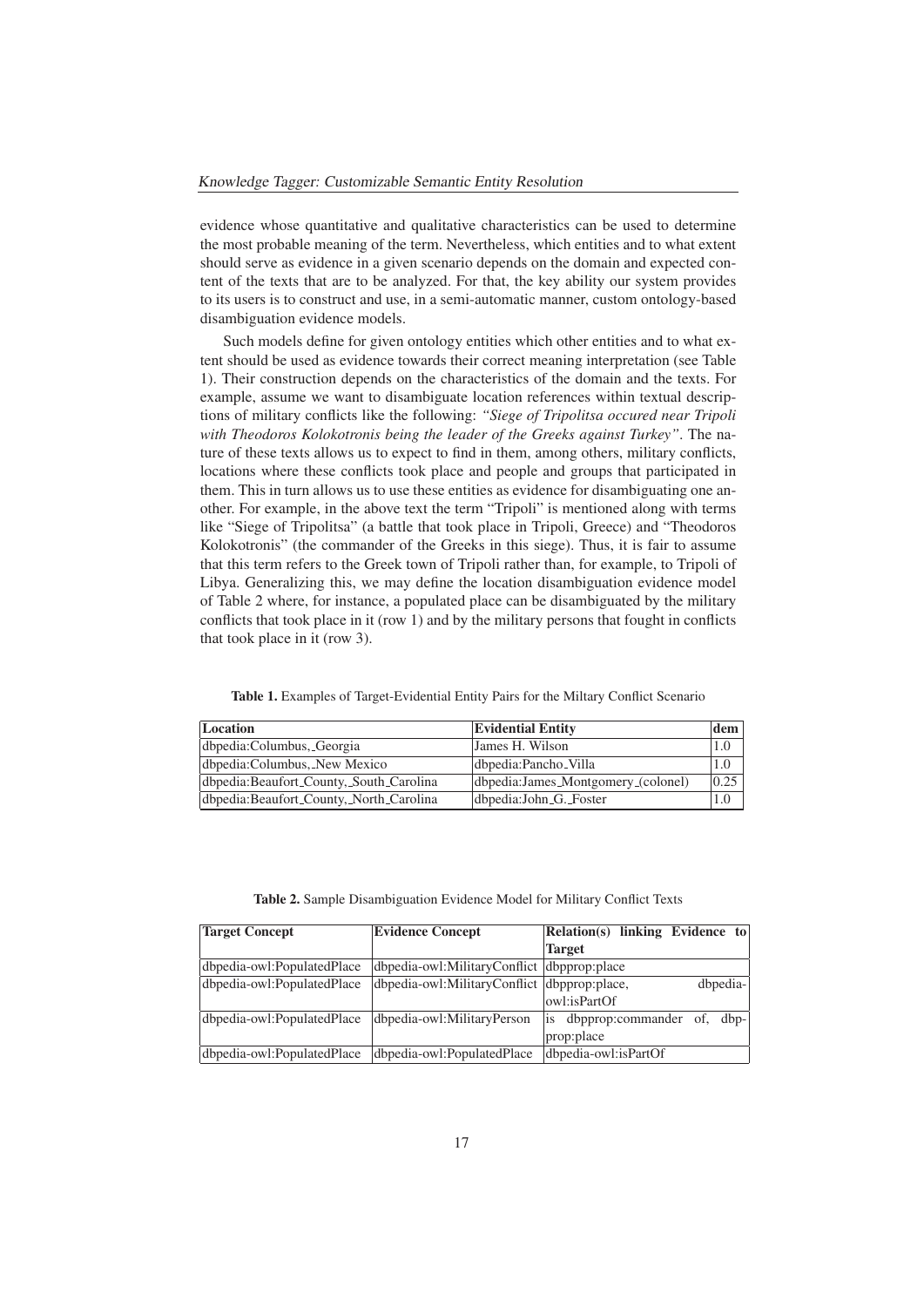#### *Knowledge Tagger: Customizable Semantic Entity Resolution*

#### New Evidence Model Creation

| Evidence Model Name: Locations in Military Conflict Texts |                                                |                                                                                     |            |
|-----------------------------------------------------------|------------------------------------------------|-------------------------------------------------------------------------------------|------------|
| Add Evidence Row                                          |                                                |                                                                                     |            |
| <b>Target Concept</b>                                     | <b>Evidence Concept</b>                        | Relation(s) linking Evidence to Target                                              |            |
| http://dbpedia.org/ontology/PopulatedPlace v              | http://dbpedia.org/ontology/MilitaryConflict v | http://dbpedia.org/ontology/place                                                   |            |
| http://dbpedia.org/ontology/PopulatedPlace v              | http://dbpedia.org/ontology/MilitaryConflict v | http://dbpedia.org/ontology/place.http://dbpedia.org/ontology/isPartOf              | Delete row |
| http://dbpedia.org/ontology/PopulatedPlace v              | http://dbpedia.org/ontology/MilitaryPerson     | http://dbpedia.org/ontology/commander (inverse).http://dbpedia.org/ontology/place v | Delete row |
| http://dbpedia.org/ontology/PopulatedPlace                | http://dbpedia.org/ontology/PopulatedPlace v   | http://dbpedia.org/ontology/isPartOf                                                | Delete row |

Generate Model Cancel

Fig. 1. New Evidence Model Creation Form

To define this model in the Knowledge Tagger demo we work as follows. First we press the "Create New Evidence Model" button to reveal the model creation form. Then we give a name for the new model (e.g. "Locations in Military Conflict Texts") and we start filling the table form with the information of Table 2 (see Figure 1). First we select the target concept (e.g. "PopulatedPlace"), then the one to be used as evidence (e.g. "MilitaryConflict") and then the (automatically calculated) relation path between them that we want to consider. For simplicity, in this demo we consider paths of maximum length two.

When the model is complete we press the "Generate Model" button to store the model into the server and generate target-evidence entity pairs. Each pair is accompanied by a degree that quantifies the evidential entity's strength for the given target. (see table 1). For example, James Montgomery acts as evidence for the disambiguation of Beaufort County, South Carolina because he's fought a battle there while his evidential power for that location is 0.25, practically because there are 3 other military persons in the ontology also named Montgomery. The exact way this strength is calculated may be found in [1]. In any case, depending on the size of the underlying ontology, the generation of the target-evidence pairs can take a while but it's a process that will need to be performed only once. For this example, the creation of the model takes about 30 seconds in a standard server environment.

When the generation process is finished, the new model appears as an option in the list of defined evidence models and can be used to perform entity detection and disambiguation. To do that we select the model and then use the "Input Text" form to perform NER to texts relevant to the scenario the model has been defined for. By pressing the "Perform NER" button the system works as follows: First it extracts from the text terms that possibly refer to the target entities as well as those that refer to their respective evidential entities. Then the disambiguation evidence model is used to compute for each extracted term the confidence that it refers to a particular target entity. The target entity with the highest confidence is expected to be the correct one. Figure 2 shows the results of executing this process on the above text about Siege of Tripolitsa.